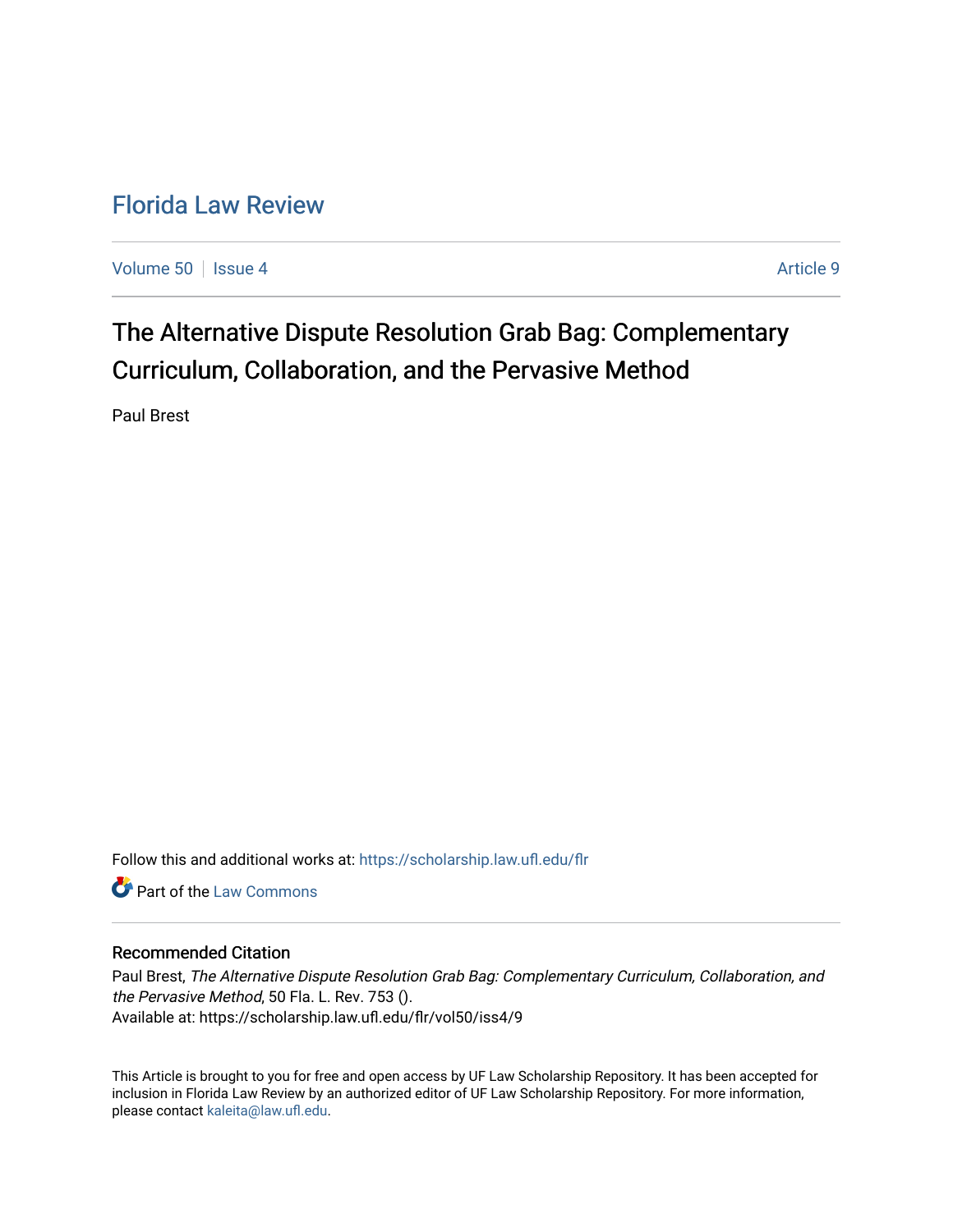### THE ALTERNATIVE DISPUTE RESOLUTION GRAB BAG: COMPLEMENTARY CURRICULUM, COLLABORATION, AND THE PERVASIVE METHOD

## *Paul Brest\**

Rather than report on any specific activity at Stanford, let me comment on several issues raised during the Symposium.

The first concerns skills, in addition to the core analytic, legal research, and writing skills, that are useful for a wide variety of law practices. I put together a bunch of these under the heading of "complementary curriculum"<sup>1</sup>—without the pretense of its having any intellectual coherence. Rather, it is a grab bag, responsive to what everyone on the panel has implicitly said: that a client comes to a lawyer, typically, not to find out what the law is, but because he or she has a problem and senses that the law has something to do with it. (Otherwise the client might go to an accountant or a psychiatrist or a physician.) The core of the complementary curriculum focuses on the skills, attitudes, and values necessary to be a problem solver for the client—that is, to understand the client's problem, to analyze its legal aspects, and work with the client to solve the problem, taking into account its legal aspects. Quite often, the legal problem largely disappears, and the lawyer still plays an important role in counseling the client.

So what are those skills and bodies of knowledge? The ones that are most familiar to all of us include interviewing and counseling, negotiation, and mediation. Though not discussed **by** the panelists, litigation is obviously important as well. **A** skill that may get somewhat less attention is planning. Lawyers spend a lot of time planning, and this can be learned. The same is true of creativity.

Let me mention another skill about which I have become evangelical: collaboration. Watching my son go through a J.D.-M.B.A. program made me aware of some comparative strengths and weaknesses of law and business schools. The analytic skills that every law school teaches from the first day would be very useful in business and nearly every other profession. At the same time, we could learn from business schools' emphasis on collaboration. From day one, *MBA* students are involved in collaborative projects. MBA students do almost everything in teams. While our students work collaboratively on journals and in some clinical courses, they generally work in isolation. Collaboration is a skill that can be

<sup>\*</sup> Paul Brest is the Richard E. Lang Professor of Law and Dean at Stanford Law School.

**<sup>1.</sup>** Paul Brest, *The Responsibility of Law Schools: Educating Lawyers and Counselors and Problem Solvers,* **58 LAW &** CONTEwP. PROBs. **5 (1995).**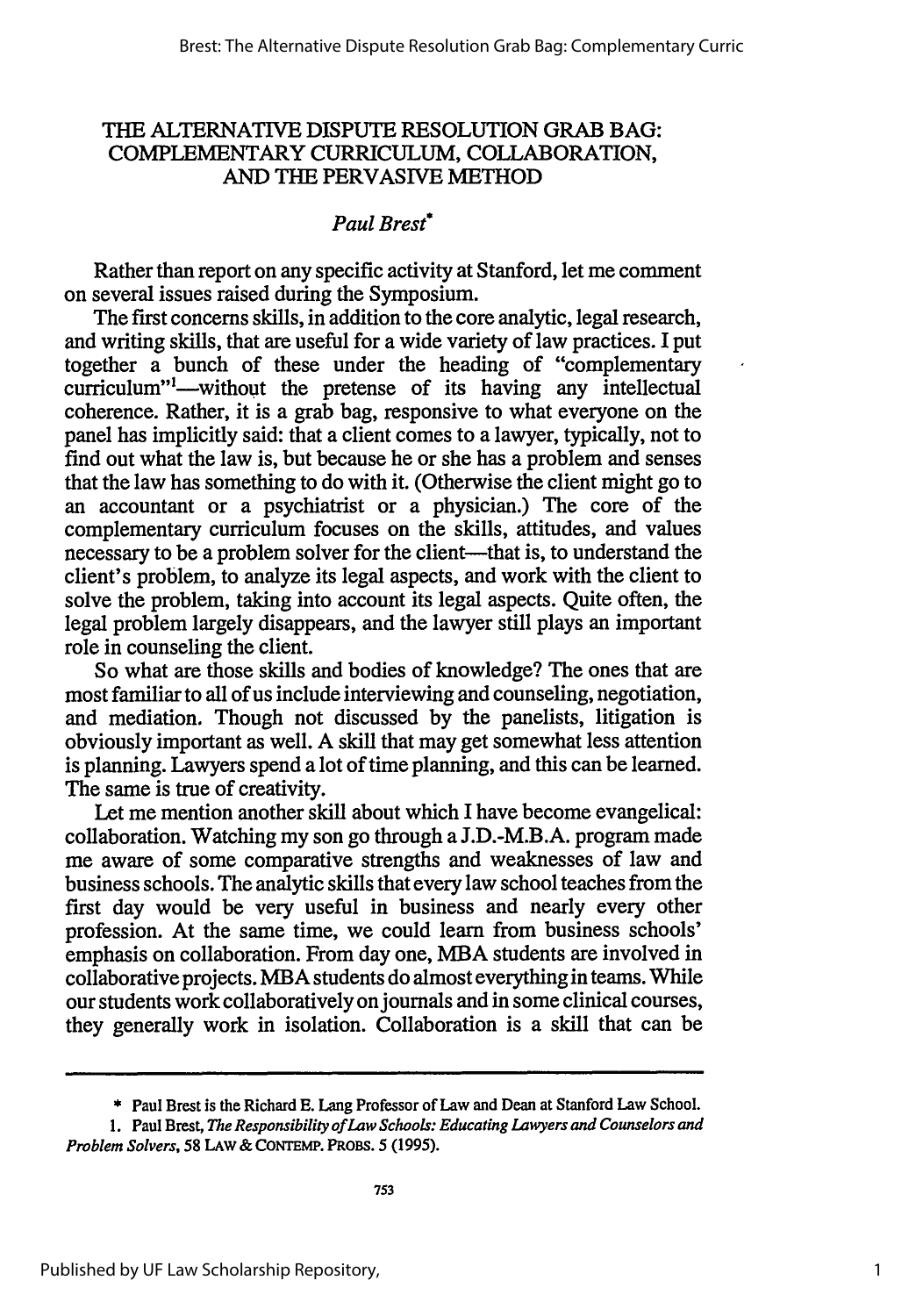learned. Many of us do not come by it naturally. To teach it properly, one must be attentive to group process. One must deal with the group dynamics when those dynamics do not work quite as well as they should.

Also in my grab bag are some bodies of knowledge that may be useful across a range of our graduates' careers. Game theory, transaction cost economics, and cognitive psychology are areas of growth in legal scholarship. The interesting question is how relevant they are to teaching our students lawyering skills such as counseling, negotiation, and mediation. My own view is that important insights can be learned. It remains to be seen, however, just how broadly or deeply relevant the theories are.

I would also like to comment on the pedagogy of the pervasive method—particularly in the first year—whether used to teach ethics, ADR, or any other subject. There is a tremendous appeal to doing everything in the first year because that is when you have the students' greatest attention. In some cases, the pervasive method really works. The symposium participants have related success stories and some of you may have them from your own experience.

However, Professor Katheryn Dutenhaver made a point about one limitation which bears emphasis. You take the faculty as you find them.<sup>2</sup> Let me illustrate this from Stanford's experience in trying to integrate ethics into first year courses. As you may know, Deborah Rhode of our faculty is the author of a book on ethics by the pervasive method<sup>3</sup> that offers ethical problems for different courses. (It is dedicated to me because she claims that I coerced her to write it.) We tried it in the first year and it proved Professor Dutenhaver's point about taking the faculty as you find them.

If a professor does not want to teach ethics as part of his or her torts or criminal law or constitutional law course, the ways of subverting it are myriad. There is no worse message you can give to students than one faculty member did when he announced: "Here comes the sermon." Part of it is just obstinance. One of the things that leads us to become law professors is that we value autonomy. But I think there is a point that goes beyond obstinacy or autonomy. There are two reasons that faculty may be uncomfortable in doing pervasive this or that. One, which I think is true of ADR as well as ethics, is that to take something seriously as an intellectual subject means getting a command of a quite substantial body of knowledge, which is every bit as complex, every bit as analytically demanding, as knowing contracts, property, or torts. One can understand

*<sup>2.</sup> See* Katheryn M. Dutenhaver, *Dispute Resolution and its Purpose in the Curriculum of DePaul University College of Law, 50* FLA. L. REV. 719,729 (1998).

*<sup>3.</sup> See* **DEBORAH RHODE, PROFESSIONAL RESPONSIBILITY: ETHICS BY THE PERVASIVE METHOD (2nd ed. 1998).**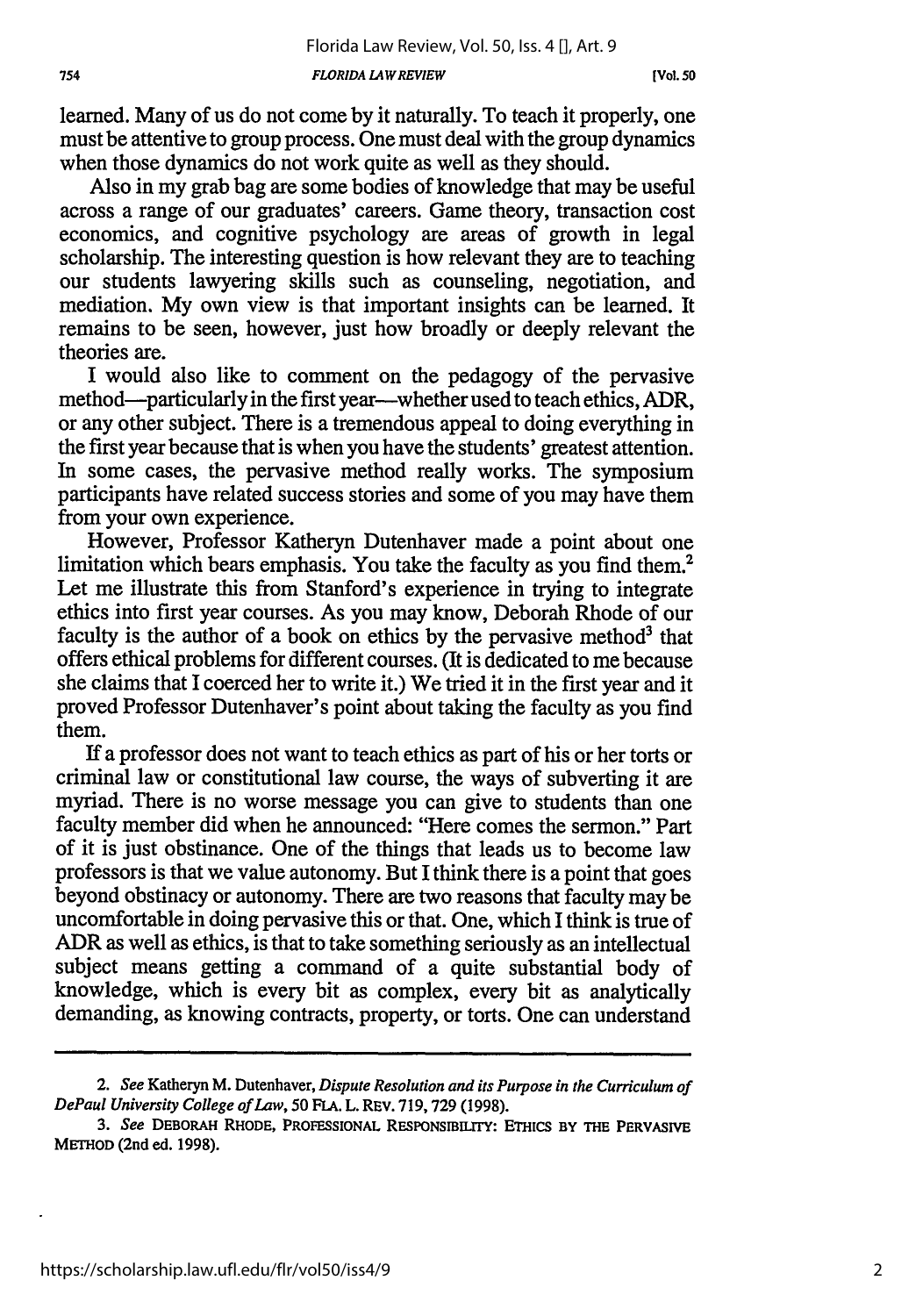19981

#### *CONCLUSION*

a faculty member who says that to teach several hours of ethics or dispute resolution in a first year course requires developing a command over a new body of materials. In some sense, the more seriously we take a subject, the more we should wonder about asking somebody to do a snippet in the first year course. That is the shallowness point that Professor Lea Vaughn made.

And there is also a pedagogic point that Professor Ron Pipkin made: that the pedagogies we use in dispute resolution require skills unfamiliar to many law professors.<sup>5</sup> Teaching through simulation seems a risky endeavor for many instructors. It takes a lot of work. It requires some courage for a faculty member who likes the distance between himself or herself and the students that the typical law school classroom offers. Not everyone has that courage and those skills.

Doing things pervasively is a wonderful idea, but there are some very real limits, which may explain some of the frustrations of those who would like to see issues of ethics, issues of dispute resolution, and other subjects integrated into substantive courses. Maybe not everything can be stuffed into the first year curriculum.

*<sup>4.</sup> See* Lea B. Vaughn, *Integrating Alternative Dispute Resolution (ADR) into the Curriculum at the University of Washington School of Law: A Report and Reflections, 50* FLA. L. REv. 679, 699-700 (1998).

*<sup>5.</sup> See* Ronald M. Pipkin, *Teaching Dispute Resolution in the First Year of Law School: An Evaluation of the Program at the University of Missouri-Columbia, 50* **FLA.** L. REV. 610, 613-14 (1998).